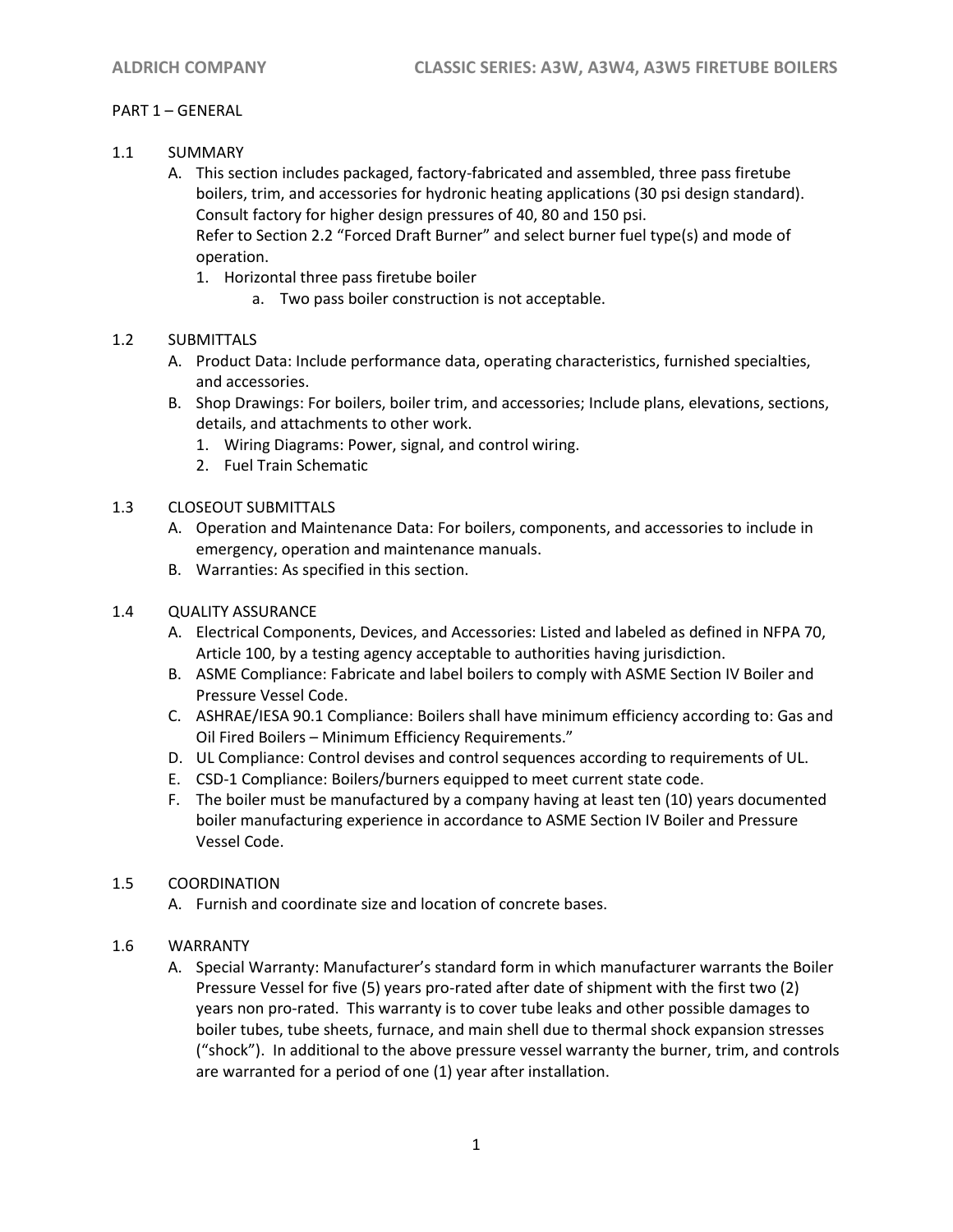## PART 2 – PRODUCTS

#### 2.1 HORIZONTAL THREE PASS FIRETUBE BOILER

- A. Basis of Design Product: Subject to compliance with requirements, provide products as listed:
	- 1. Aldrich Company Manufactured in Wyoming, IL, Model:
- B. Description: Factory packaged and firetested firetube boiler complete with gas burner, gas train, and controls mounted and wired, skid mounted requiring only supply, return, fuel, blowdown, electrical and vent connections.
- C. Fabricate base and attachment to pressure vessel with reinforcement strong enough to resist boiler movement during a seismic event when boiler base is anchored to building structure.
- D. Design: Modified Scotch design "Scotch Box" with straight steel tubes with a minimum wall thickness of .105".

Three passes with wet-back design. Boilers not of the wetback design are not allowed. Include the following:

- 1. Handholes or inspection tappings for water-side inspection.
- 2. Lifting lugs on to of boiler.
- 3. Minimum 1" drain valve
- 4. Tappings or flanges for supply and return connections
- E. U-Type Flex Joint: The furnace must incorporate a "U-Type" flex joint. The "U-Type" flex joint burner port to furnace minimizes the effects of differential stress as the boiler furnace expands at a greater rate than the firetubes during operation. Boilers with other types of furnace to front tube sheet construction are not allowed. Boiler designs with furnaces that extend through the front tube sheet are not acceptable.
- F. Front and Rear Smokeboxes: Sealed with heat-resistant gaskets and fastened with lugs and cap screws and designed so tubes and flues are fully accessible for inspection or cleaning when doors are open.
- G. Rear Access Door: Constructed with ceramic fiber insulation in door construction.
- H. Boiler Casing: The external surfaces shall be covered with a minimum of 1" mineral fiber insulation encased within an 18 gauge steel jacket.

## 2.2 FORCED DRAFT BURNER

- A. Basis of Design Product: Subject to compliance with requirements, provide products as listed:
	- 1. Power Flame, Model:
- B. Code Compliance: UL, CSD-1
- C. Available Fuels:

Select from the following: Natural gas, LP gas, #2 oil, combination gas/#2 oil or digester gas. D. Mode of Operation:

- Select from the following: On-Off, Low-High-Off, Low-High-Low, Full Modulation
- E. Burner must be factory mounted and wired including control panel.
- F. Blower: Forward-curved centrifugal fan integral to burner, directly driven by motor.
- G. Gas Train: Control devices shall comply with requirements in ASME CSD-1 and UL. Gas train to include pilot shut-off valve, regulator, pilot solenoid valve, intermittent electric spark pilot ignition with 100 percent main valve and pilot safety shutoff with electronic ultra violet supervision of burner flame (flame rod not acceptable).